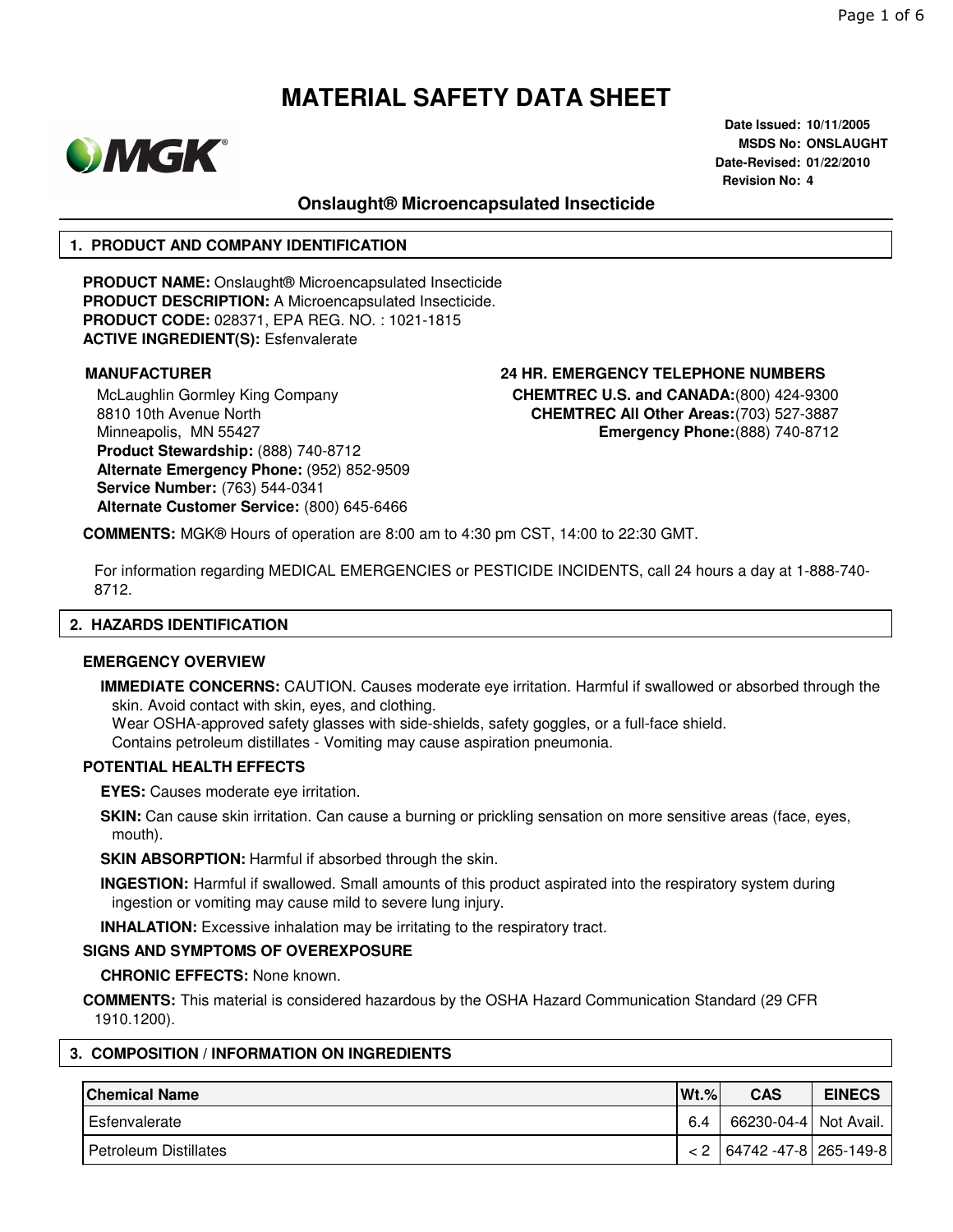

**Date Issued: 10/11/2005 MSDS No: ONSLAUGHT Date-Revised: 01/22/2010 Revision No: 4**

# **Onslaught® Microencapsulated Insecticide**

**COMMENTS:** Ingredients not identified are proprietary or non-hazardous. Values are not product specifications.

#### **4. FIRST AID MEASURES**

- **EYES:** Hold eye open and rinse slowly and gently with water for 15-20 minutes. Remove contact lenses, if present, after the first 5 minutes, then continue rinsing eye. Call a poison control center or doctor for treatment advice.
- **SKIN:** Take off contaminated clothing. Rinse skin immediately with plenty of water for 15-20 minutes. Call a poison control center or doctor for treatment advice.
- **INGESTION:** If swallowed, IMMEDIATELY call a poison control center or doctor for treatment advice. DO NOT give **any** liquid to the person. Do not induce vomiting unless told to do so by a poison contol center or a doctor. Never give anything by mouth to an unconscious person.
- **INHALATION:** Remove affected person to fresh air. If person is not breathing, call 911 or an ambulance, then give artificial respiration, preferably mouth-to-mouth if possible. Call a poison control center or doctor for further treatment advice.
- **NOTES TO PHYSICIAN:** Contains Pyrethroids and Petroleum Distillates vomiting may pose an aspiration pneumonia hazard.

Diazepam has been recommended to reduce the CNS effects of Esfenvalerate.

For skin effects, a highly efficient therapeutic agent for Pyrethroid exposure is topical application of Tocopherol Acetate (Vitamin E).

#### **5. FIRE FIGHTING MEASURES**

### **FLASHPOINT AND METHOD:** > 93.3°C (200°F) TAG Closed Cup

**FLAMMABLE CLASS:** This product is NOT classified as flammable or combustible by OSHA.

**EXTINGUISHING MEDIA:** Use water spray, foam, carbon dioxide or dry chemical.

**HAZARDOUS COMBUSTION PRODUCTS:** Under fire conditions this product may support combustion and may decompose to give off toxic gases such as HYDROGEN CYANIDE, carbon monoxide, carbon dioxide, and nitrogen oxides.

**FIRE FIGHTING PROCEDURES:** Use a full-faced self-contained breathing apparatus along with full protective gear. Keep nearby containers and equipment cool with a water stream.

## **6. ACCIDENTAL RELEASE MEASURES**

**SMALL SPILL:** Stop release, if possible without risk. Dike or contain release, if possible, and if immediate response can prevent further damage or danger. Isolate and control access to the release area. Take actions to reduce vapors. Absorb with appropriate absorbent such as sand, or vermiculite. Clean spill area of residues and absorbent.

**LARGE SPILL:** Stop release, if possible without risk. Dike or contain release, if possible, and if immediate response can prevent further damage or danger. Isolate and control access to the release area. Take actions to reduce vapors. Collect product into drums, storage tanks, etc., via drains, pumps, etc. Absorb with appropriate absorbent such as sand or vermiculite. Clean spill area of residues and absorbent.

### **ENVIRONMENTAL PRECAUTIONS**

**WATER SPILL:** Contains pyrethroids which are toxic to fish and other aquatic invertebrates. Contaminated absorbent and wash water should be disposed of according to local, state/provincial and federal/national regulations.

#### **7. HANDLING AND STORAGE**

**GENERAL PROCEDURES:** DO NOT USE IN OR AROUND ELECTRICAL EQUIPMENT DUE TO THE POSSIBILITY OF SHOCK HAZARD. Do not use or store near heat, sparks, open flame, or any other ignition sources.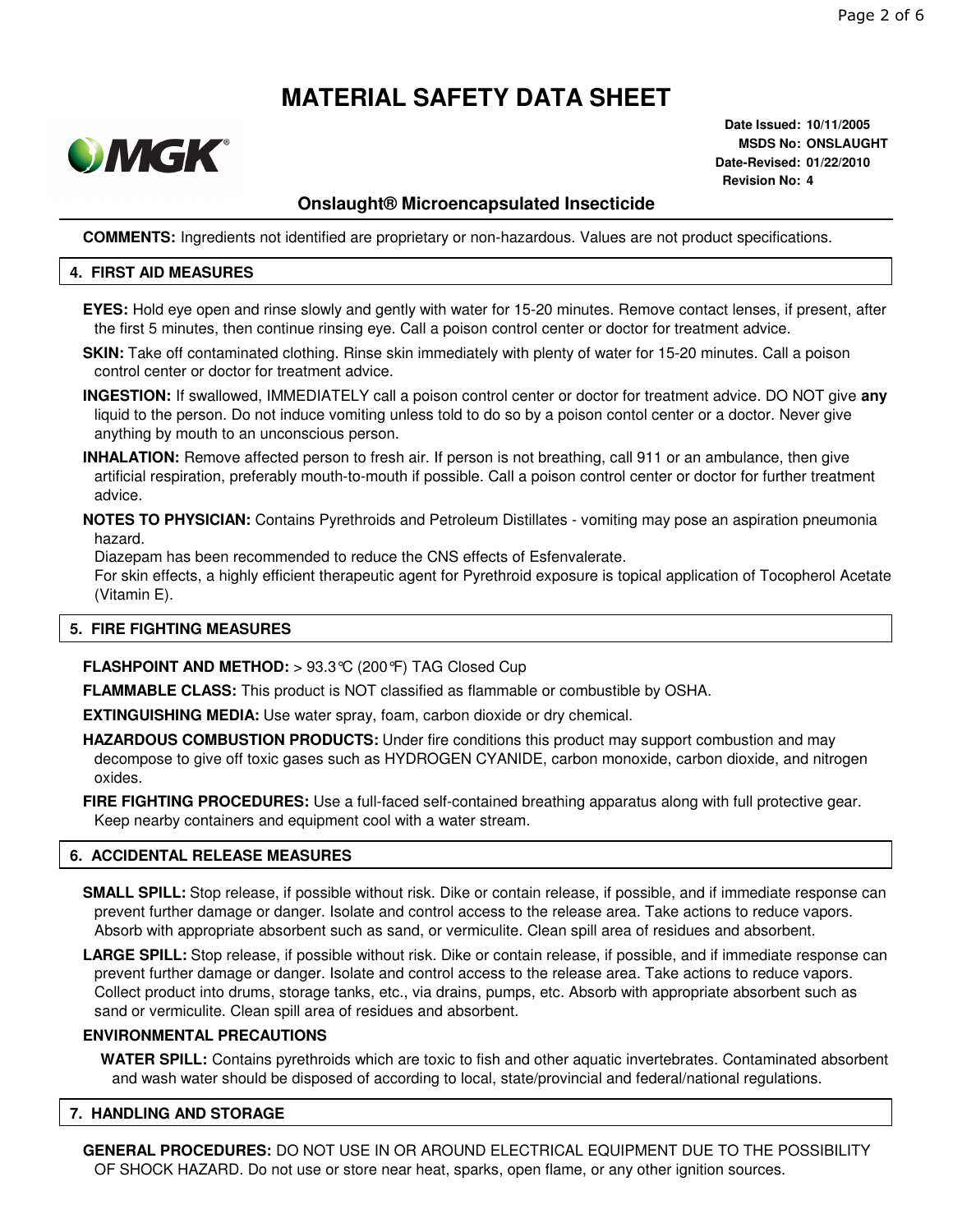

**Date Issued: 10/11/2005 MSDS No: ONSLAUGHT Date-Revised: 01/22/2010 Revision No: 4**

# **Onslaught® Microencapsulated Insecticide**

**HANDLING:** Wear OSHA-approved safety glasses with side-shields, safety goggles, or a full-face shield. DO NOT allow product to exceed 160°F (71.1°C) as HYDROGEN CYANIDE GAS may be produced. Mechanical ventilation should be used when handling this product in enclosed spaces. Do not contaminate water, feed or food by storage, handling or disposal. Read and observe all precautions and instructions on the label.

**STORAGE:** Store in a cool, dry area under lock and key. Post as a pesticide storage area. DO NOT allow product to exceed 160°F (71.1°C) as HYDROGEN CYANIDE GAS may be produced. Always store pesticides in the original container. Store away from food, pet food, feed, seed, fertilizers, and veterinary supplies. Place liquid formulations on lower-shelves, and dry formulations above.

KEEP OUT OF REACH OF CHILDREN

## **8. EXPOSURE CONTROLS / PERSONAL PROTECTION**

#### **EXPOSURE GUIDELINES**

| OSHA HAZARDOUS COMPONENTS (29 CFR1910.1200)   |            |                        |                   |                  |                   |                    |                   |  |  |  |
|-----------------------------------------------|------------|------------------------|-------------------|------------------|-------------------|--------------------|-------------------|--|--|--|
|                                               |            | <b>EXPOSURE LIMITS</b> |                   |                  |                   |                    |                   |  |  |  |
|                                               |            | <b>OSHA PEL</b>        |                   | <b>ACGIH TLV</b> |                   | <b>SupplierOEL</b> |                   |  |  |  |
| <b>Chemical Name</b>                          |            | ppm                    | mg/m <sup>3</sup> | ppm              | mg/m <sup>3</sup> | ppm                | mg/m <sup>3</sup> |  |  |  |
| Esfenvalerate                                 | <b>TWA</b> | None                   |                   | None             |                   | $[1]$              | $2^{[1]}$         |  |  |  |
| <b>Petroleum Distillates</b>                  | TWA        | None                   |                   | None             |                   | 100                | 525               |  |  |  |
| <b>OSHA TABLE COMMENTS:</b><br><b>1. Skin</b> |            |                        |                   |                  |                   |                    |                   |  |  |  |

**ENGINEERING CONTROLS:** Mechanical ventilation should be used when handling this product in enclosed spaces. Local exhaust ventilation may be necessary.

#### **PERSONAL PROTECTIVE EQUIPMENT**

**EYES AND FACE:** Wear OSHA-approved safety glasses with side-shields, safety goggles, or a full-face shield.

**SKIN:** Take prudent precautions to avoid contact with skin and clothing.

**WORK HYGIENIC PRACTICES:** DO NOT SMOKE, EAT, OR DRINK, OR APPLY COSMETICS IN WORK AREA! Wash promptly if skin becomes contaminated. Wash at the end of each work shift and before eating, smoking, or using the toilet.

# **9. PHYSICAL AND CHEMICAL PROPERTIES**

**PHYSICAL STATE:** Liquid **ODOR:** Odorless. **APPEARANCE:** Creamy, yellow/ light-brown color. **pH:** 5.5 **Notes:** @ 10% in water. **VAPOR DENSITY:** Heavier than air. **FREEZING POINT:** Not Available **FLASHPOINT AND METHOD:** > 93.3°C (200°F) TAG Closed Cup **SOLUBILITY IN WATER:** Immiscible in water. **SPECIFIC GRAVITY:** 1.020 (Water = 1) at 20 °C (68 °F)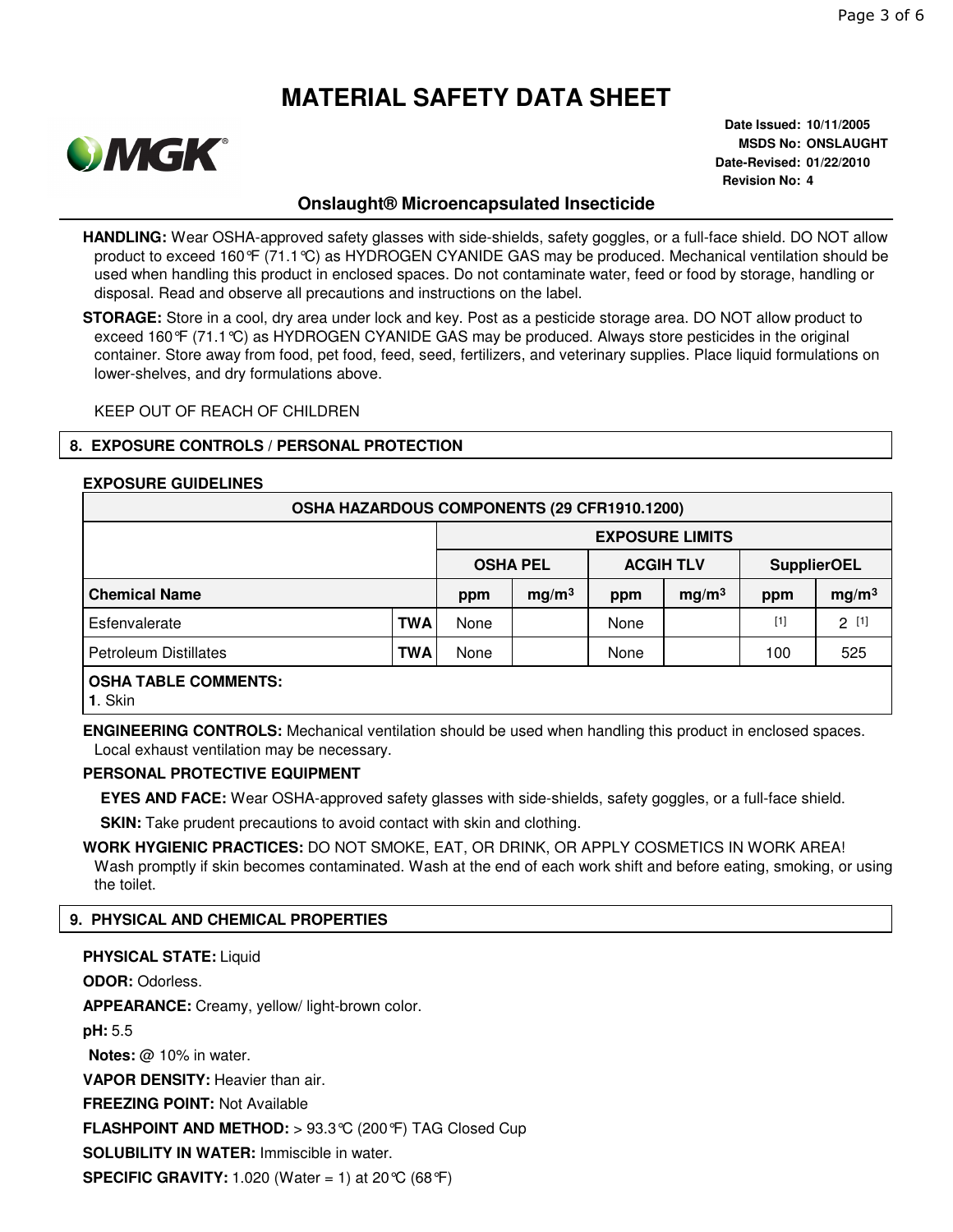

**Date Issued: 10/11/2005 MSDS No: ONSLAUGHT Date-Revised: 01/22/2010 Revision No: 4**

# **Onslaught® Microencapsulated Insecticide**

**VISCOSITY #1:** 1025 CPS at 18.5°C (65.3°F) Brookfield

**(VOC):** < 2.000 %

## **10. STABILITY AND REACTIVITY**

### **STABLE:** Yes

**HAZARDOUS POLYMERIZATION:** No

**CONDITIONS TO AVOID:** Not compatible with strong acids or bases. Not compatible with strong oxidizers.

**HAZARDOUS DECOMPOSITION PRODUCTS:** HYDROGEN CYANIDE GAS may be formed by thermal decomposition at 160 $\mathcal{F}$  (71.1 $\mathcal{C}$ ) or higher, or by contact with alkaline substances such as soda ash & lye.

## **11. TOXICOLOGICAL INFORMATION**

#### **ACUTE**

**DERMAL LD50:** > 2000 mg/kg

**Notes:** Albino rabbit.

**ORAL LD50:** > 2000 mg/kg

**Notes:** Albino rat.

**INHALATION LC<sub>50</sub>**: The Acute Inhalation LC<sub>50</sub> of this material places it in EPA Toxic Category IV.

**EYE EFFECTS:** Irritation clearing by Day 4.

**SKIN EFFECTS:** Slight irritation at 72 hours. Irritation Index = 1.0

**SENSITIZATION:** Negative; Not considered to be a dermal sensitizer to albino guinea pigs.

**GENERAL COMMENTS:** The above toxicity data was bridged from the insecticide concentrate, that is used in the manufacture of this end-use product.

**COMMENTS:** None of the components present in this material at concentrations equal to or greater than 0.1% are listed by IARC, NTP, OSHA or ACGIH as being carcinogens.

# **12. ECOLOGICAL INFORMATION**

**ECOTOXICOLOGICAL INFORMATION:** This product is toxic to fish and other aquatic invertebrates. Do not apply directly to water. Do not contaminate water when disposing of equipment wash waters. Do not discharge effluent containing this product into lakes, streams, ponds, estuaries, oceans or other waters, unless in accordance with the requirements of a National Pollutant Discharge Elimination System (NPDES) permit and the permitting authority has been notified in writing prior to discharge. Do not discharge effluent containing this product into sewer systems without previously notifying the local sewage treatment plant authority. For guidance, contact your State Water Board or Regional Office of the EPA.

# **13. DISPOSAL CONSIDERATIONS**

**DISPOSAL METHOD:** To avoid wastes, use all material in the container by application according to label directions. If wastes cannot be avoided, offer remaining product to a waste disposal facility or pesticide disposal program (NOTE: such programs are often run by state or local governments, or by industry).

**EMPTY CONTAINER:** Non-refillable container. DO NOT reuse or refill this container.

Triple-rinse as follows: Empty the remaining contents into application equipment or a mix-tank and drain for 10 seconds after the flow begins to drip. Fill the container  $1/4$  full with water and re-cap. Shake for 10 seconds. Pour rinsate into application equipment or a mix-tank or store rinsate for later use or disposal. Drain for 10 seconds after the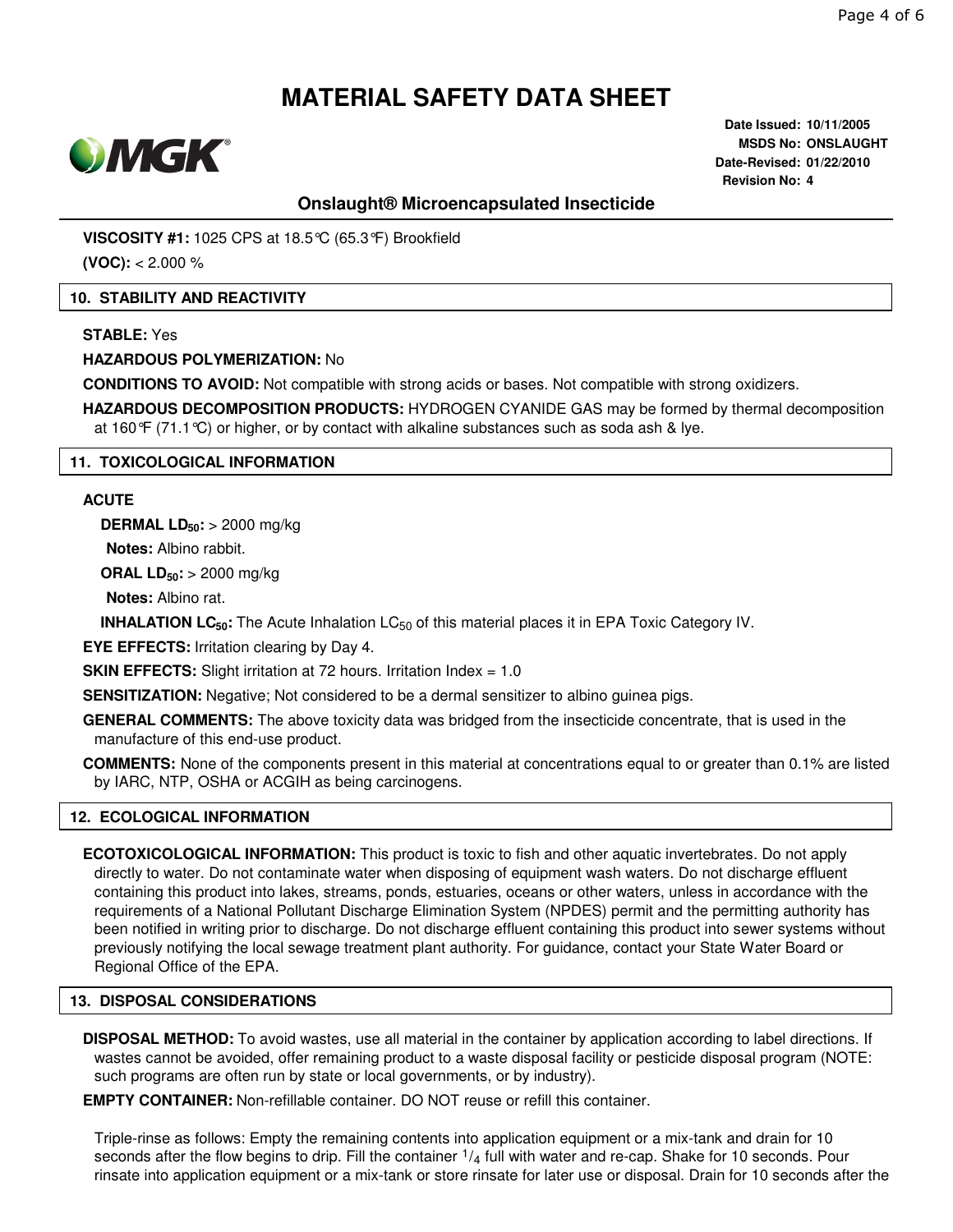

**Date Issued: 10/11/2005 MSDS No: ONSLAUGHT Date-Revised: 01/22/2010 Revision No: 4**

# **Onslaught® Microencapsulated Insecticide**

flow begins to drip. Repeat this procedure two more times. Then, offer for recycling if available, or puncture and dispose of container in a sanitary landfill, or by incineration. DO NOT burn unless allowed by state and local ordinances.

**RCRA/EPA WASTE INFORMATION:** None of the ingredients in this product appear on the RCRA lists (40 CFR 261.24, 40CFR 251.33) or CERCLA Hazardous Substance list (40 CFR Part 302 Table 302.4)

#### **14. TRANSPORT INFORMATION**

#### **DOT (DEPARTMENT OF TRANSPORTATION)**

**PROPER SHIPPING NAME:** Insecticides, Insect or Animal Repellent, Liquid, N.O.S.

**PRIMARY HAZARD CLASS/DIVISION:** Non-Hazardous

#### **AIR (ICAO/IATA)**

**SHIPPING NAME:** Insecticides, Insect or Animal Repellent, Liquid, N.O.S.

**PRIMARY HAZARD CLASS/DIVISION:** Non-Hazardous

#### **VESSEL (IMO/IMDG)**

**SHIPPING NAME:** Not Available

#### **15. REGULATORY INFORMATION**

#### **UNITED STATES**

### **SARA TITLE III (SUPERFUND AMENDMENTS AND REAUTHORIZATION ACT)**

**FIRE:** No **PRESSURE GENERATING:** No **REACTIVITY:** No **ACUTE:** Yes

#### **313 REPORTABLE INGREDIENTS:**

COMPONENT, CAS#, Max %

Esfenvalerate, 066230-04-4, 6.40

#### **302/304 EMERGENCY PLANNING**

**EMERGENCY PLAN:** There are no SARA Title III Section 302 extremely hazardous substances present in this formulation (40 CFR 355).

There are no components that are subject to emergency requirements under CERCLA Section 103(a)(40 CFR 302.4) in this formulation.

#### **TSCA (TOXIC SUBSTANCE CONTROL ACT)**

**TSCA STATUS:** All chemical substances found in this product comply with the Toxic Substances Control Act's inventory reporting requirements.

#### **REGULATIONS**

# **STATE REGULATIONS: VOLATILE ORGANIC COMPOUNDS (VOC):**

This product contains less than 2% VOC's.

#### **16. OTHER INFORMATION**

**REVISION SUMMARY:** Revision #: 4. This MSDS replaces the January 22, 2010 MSDS., Any changes in information are as follows: In Section 9: (Group Field) for Vapor Pressure, (Group Field) for Water Solubility, (Group Field) for Evaporation RateIn Section 13: Empty Container, Disposal